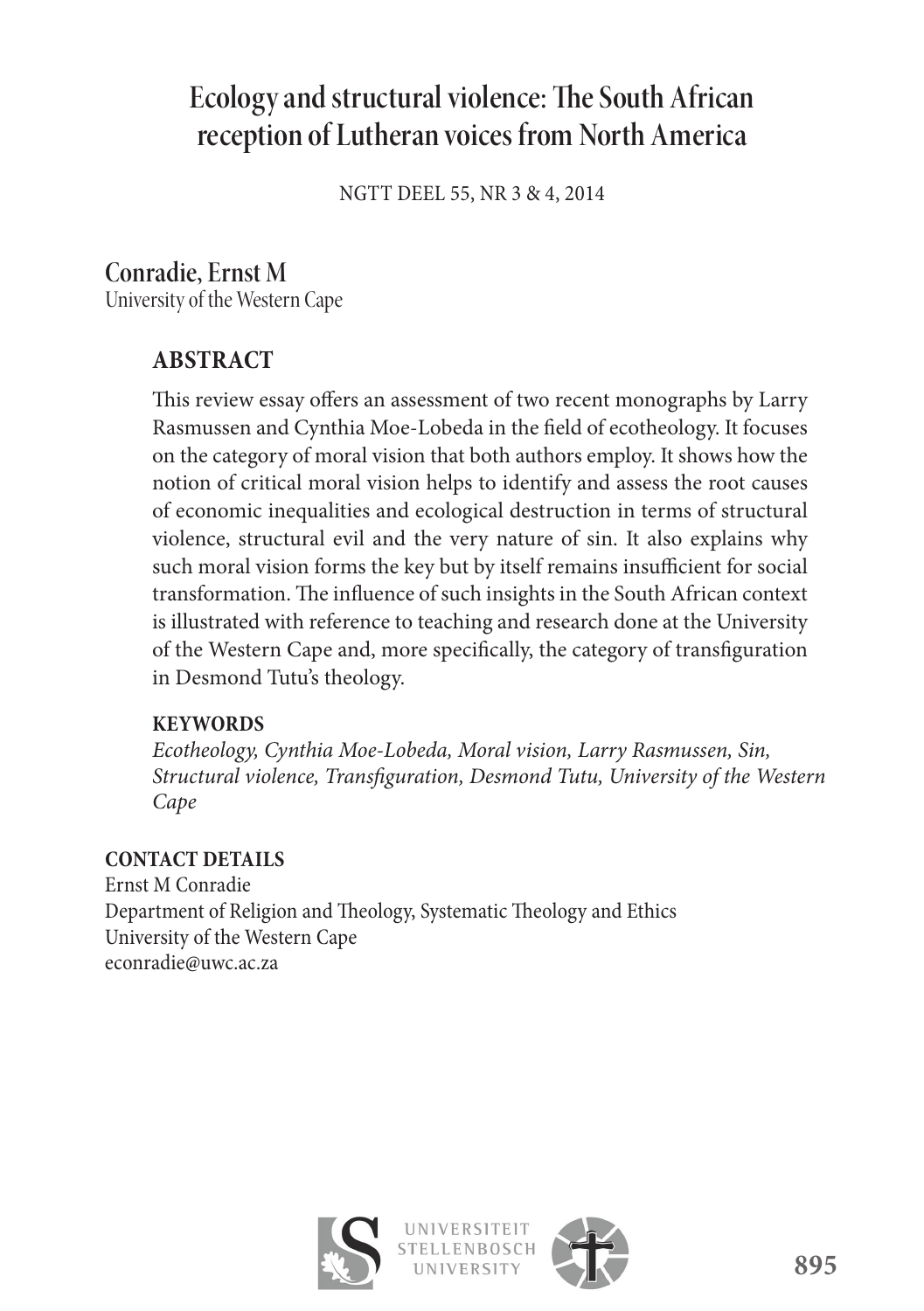## **1. INTRODUCTION**

In 2013 renowned North American Lutheran ethicists in the field of ecotheology published two substantial monographs. Larry Rasmussen's latest monograph entitled *Earth Honoring Faith: Religious Ethics in a New Key* (461 pp), was published by Oxford University Press, while Cynthia Moe-Lobeda's *Resisting Structural Evil: Love as Ecological-Economic Vocation* (306 pp) was published by Fortress Press. Rasmussen is the emeritus Reinhold Niebuhr Professor at Union Theological Seminar in New York while Moe-Lobeda (Rasmussen's former student) is Wismer Professor of Gender and Diversity Studies at Seattle University.

As may be expected, there are several similarities between the two texts. Perhaps the crucial aspect is the mapping of moral categories that Rasmussen developed in earlier contributions and that Moe-Lobeda takes over and develops further from her mentor (who also wrote the foreword for her book). In both cases a central place is given to the emergence of a moral vision. I will return to this in the discussion below. Both come from the Lutheran tradition and from a school of Christian ethics influenced by Dietrich Bonhoeffer. Both write from within the North American context and engage critically with (mainly) North American readers. Both texts are particularly well written. Rasmussen's style is evocative and at times poetic. Moe-Lobeda writes in a prophetic mode, interspersed with social analysis, theological commentary and a narrative mode of moral discourse indicative of what she describes. There is a welcome sensitivity to religious plurality in both texts although Rasmussen draws far more extensively on non-Christian tradition than Moe-Lobeda does. Given her targeted readers she emphasises the unique burden and responsibility of Christianity in North America (2013:8).

In this review essay I will focus on the category of the emergence of a moral vision that both authors emphasise. I will show how the notion of critical moral vision helps to identify and assess the root causes of economic inequalities and ecological destruction in terms of structural violence, structural evil and the very nature of sin. Such a moral vision also forms the key but by itself remains insufficient for social transformation. The influence of such insights in the South African context will be illustrated with reference to teaching and research done at the University of the Western Cape and, more specifically, the category of transfiguration in Desmond Tutu's theology.

## **2. RASMUSSEN ON** *AN EARTH HONORING FAITH*

In his earlier work Rasmussen (1972/2005) engaged extensively with Dietrich Bonhoeffer's Christian ethics. He learned from Bonhoeffer an emphasis on the role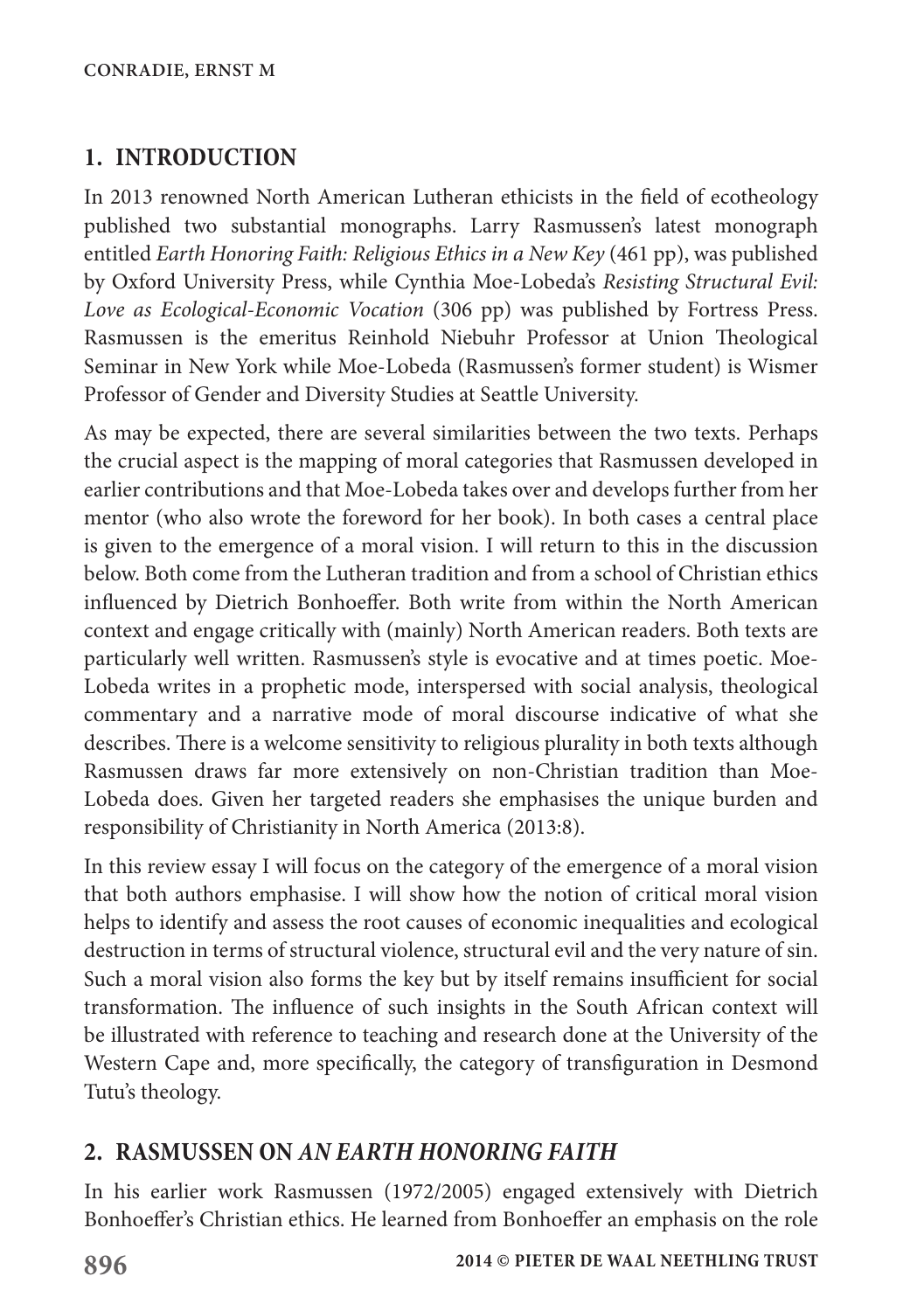of community, the need for moral formation in moral communities and to maintain ecumenical networks. He expressed a deep concern over the fragmentation of such moral communities in *Moral Fragments, Moral Community* (1983). He also learned from Bonhoeffer the need to relate such an emphasis on moral community to contextual challenges. For Bonhoeffer, this was shaped by the need for communities of resistance in the context of anti-Semitism. For Rasmussen, the context is increasingly shaped by the environmental impact of neo-liberal globalisation. In *The Predicament ofthe Prosperous* (1978) that he co-authored with Bruce Birch he already described the impact of consumerism on moral communities. In *Earth Community, Earth Ethics* (1996) he then developed the notion of "sustainable community" as an alternative ecumenical vision amidst social, economic and ecological disintegration. This is also a dominant theme in *Ethics for a Small Planet* (1998), which he coauthored with Dan Maguire. Drawing on the ecumenical root metaphor of the whole household of God, he pointed to the etymological roots of the English words economy, ecology and ecumenical in the Greek *oikos* (household). He rooted this notion of household in the so-called "great economy", namely the underlying structure of the earth's ecosystems – which constitutes an "earth community".

All these themes come together and are developed further in *Earth Honoring Faith,* which may well constitute Rasmussen's magnum opus. The book is structured in two parts. In the first part there are chapters on the kind of "creatures we are" and the "world we have", drawing insights mainly from other disciplines. In a chapter on "The faith we seek" he argues that any response to ecological destruction from within religious communities have to be deeply rooted in the symbols of a particular tradition. While he draws throughout the book on sources in other religious traditions, this clearly also applies to Christianity. In four chapters he then develops "the ethic we need". He develops a map of moral categories (2013:127-159) in which the role of goals, values, duties (also principles and rules) and virtues are integrated with one another on the basis of the crucial role played by moral vision (and moral imagination). He comments that moral vision is powerful and moves multitudes, albeit often slowly (2013:147). It provides the basic storyline for the morality we live by (2013:145). He adds that: "Moral vision and moral narrative may change, and do. But then the story changes, as do the optics, and a different life is lived" (2013:145). The specific vision that Rasmussen has in mind is that of the world as *oikos,* that is, of economics, ecology and ecumenics as interrelated dimensions of the same world (2013:148). This requires a notion of eco-justice (see 2013:150-159) where economic growth and high levels of consumption are no longer the main markers of well-being.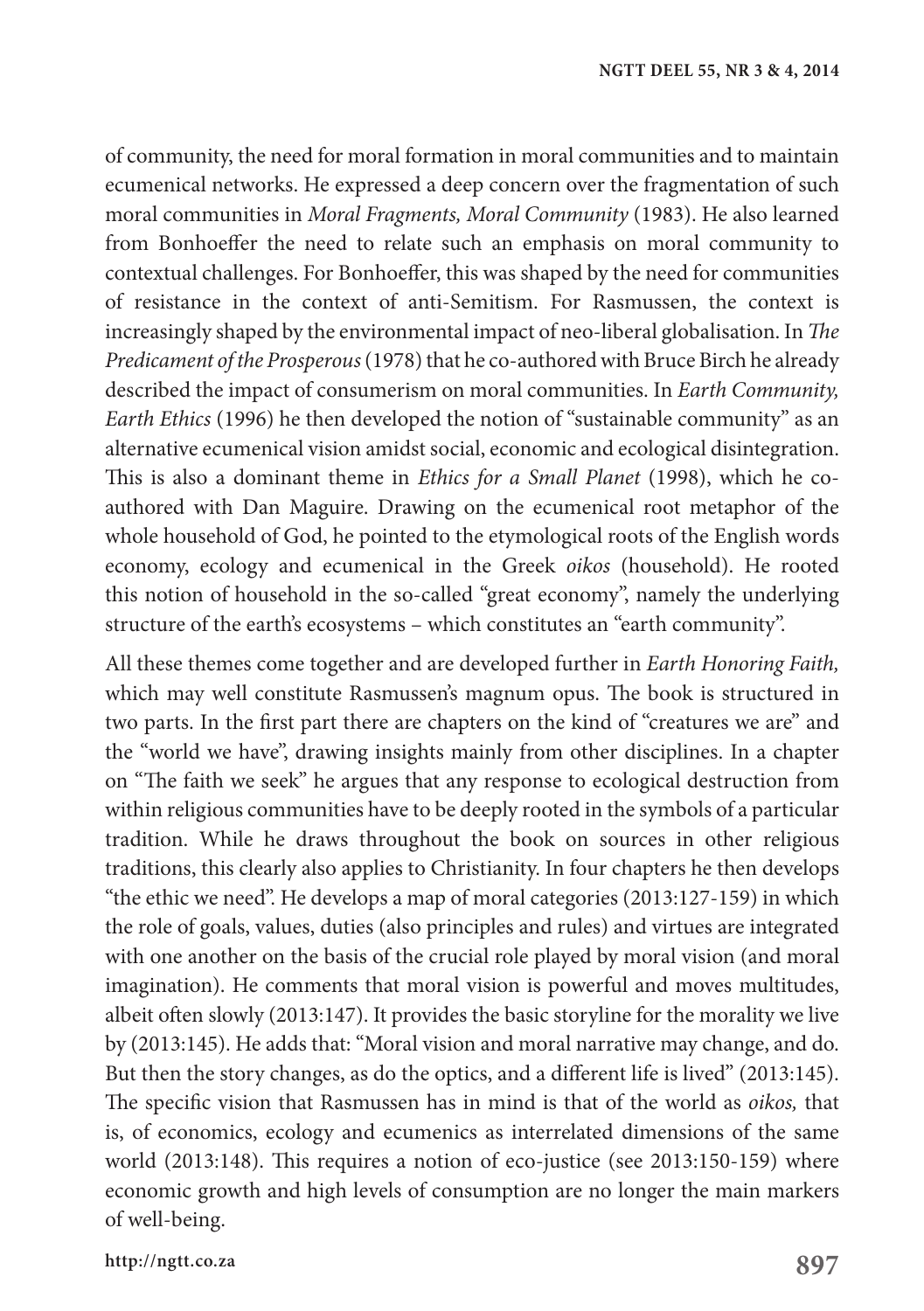On its own moral vision would of course not suffice. Behavioural change often precedes attitudinal change (2013:119). Rasmussen therefore describes the "dialectic of change" in anticipatory communities in terms of four "notes": 1) For deep change to happen, the drag of normalcy must be resisted and conventional wisdom doubted; 2) Leadership and the first initiatives for major change, including perspectival change usually come from minority communities at the edges or bottom of society; 3) While almost every change movement is begun by the dreamers, it fails if influential allies in privileged circles are not forthcoming; and 4) Change that addresses today's wicked problems for the sake of new first works requires that we understand complex adaptive systems (2013:121-124). Such insights are then developed further in chapters on the role of moral community within the context of civil society (2013:160-190) and sustainable earthkeeping practices amidst the quest for environmental justice (2013:191) – a chapter that could also have been moved to the latter half of the book.

In the second part of the book Rasmussen develops selected themes further in order to outline an alternative moral vision. He explores an appreciation for asceticism amidst consumerism (also with reference to the Eucharist), for the sacred amidst commodification, (with reference to debates on water) for prophetic liberative practices amidst oppression and for wisdom amidst folly. These chapters show a master at work, one who can attend to the detail required in local contexts but who maintains a cosmic vision throughout.

I want to focus here on a specific aspect of Rasmussen's argument, namely the diagnosis of the underlying problem. Following observations from Daniel Quinn's text *Ishmael* Rasmussen raises the question why we don't just stop when we know that we are destroying the world around us (2013:89). Why do the injuries of nature delight us (2013:89)? He considers various answers: a lack of compassion, a reductionist utilitarian logic, a managerial anthropocentrism, ignorance of the consequences, human arrogance as a self-segregated species, turned in upon itself (*cor curvatum in se*), setting itself apart from the community of life, the abuse of power and privilege together with the inequalities and injustices that flow from power imbalances as a result of greed (the will to power), and pervasive ideologies. It is indeed remarkable how fruitful the traditional Christian vocabulary on the nature of sin has proved to be in order to identify the root causes of environmental destruction (see Cloete 2013). Sin is at once manifested in anthropocentrism (pride), consumerism (greed), a lack of development (sloth), domination in the name of difference (violence) and human alienation from the rest nature (the privation of the good – see Rasmussen 2013:209). It may be necessary to acknowledge that language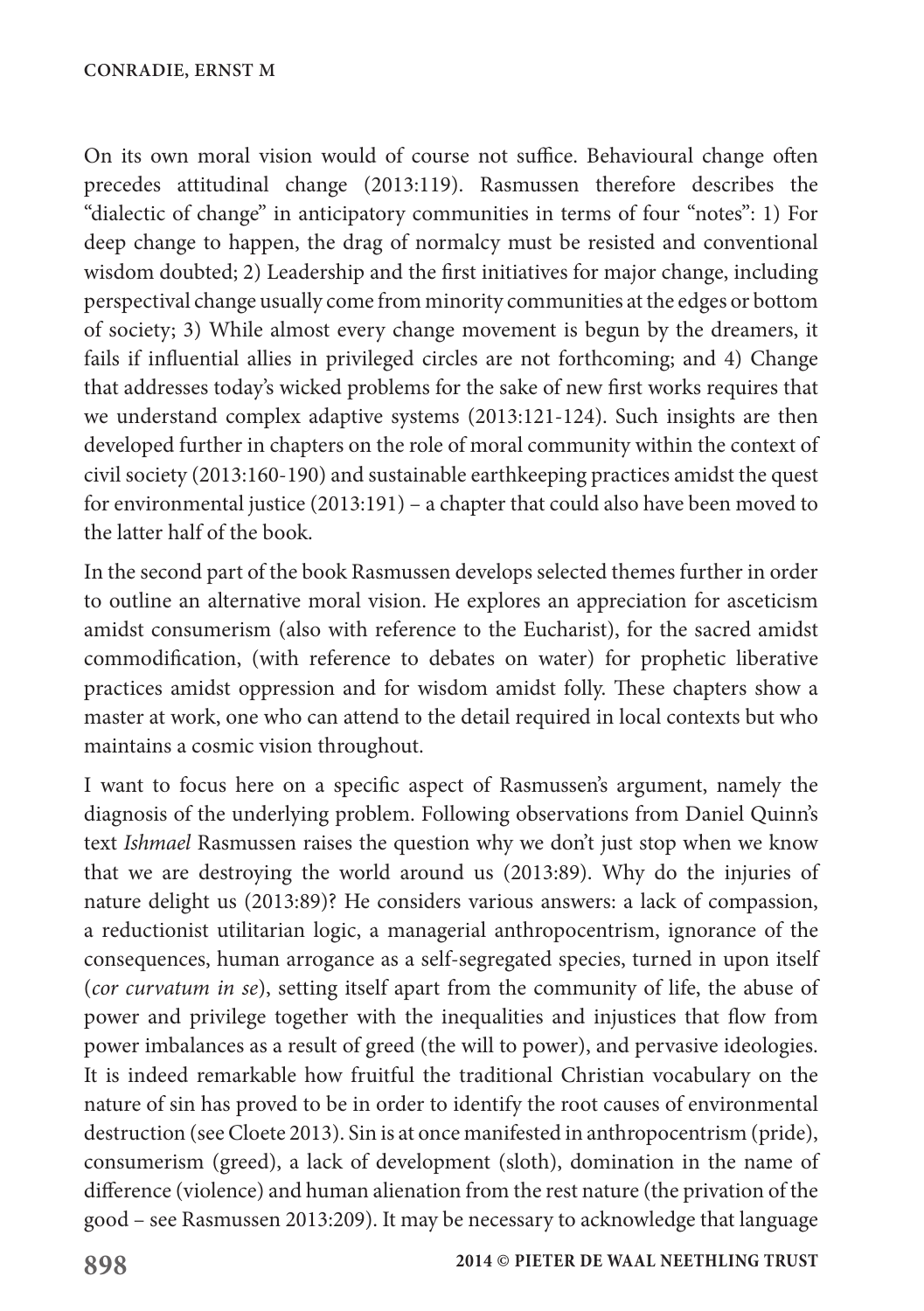about original sin obscures more than what it reveals (2013:99), but there can be no doubt about persistence of what Rasmussen calls "pervasive perversity" (2013:100).

Rasmussen then offers a constructive contribution on the basis of a rereading of the ethic of masters and slaves. He describes the Earth / human relationship as one of subject-over-object and mind-over nature that yields a "paradigm of domination that renders nature essentially a slave to humanity, its steward and master" (2013:100). He criticises a stewardship ethic on this basis, reminding us that white Christian slaveowners considered themselves to be good stewards of slaves. The rest of nature has become enslaved to serve human purposes. Rasmussen adds: "Slaves are certainly not dispensable. But they are replaceable; one can substitute for another. This is the master/slave ethic in pure form" (2013:100). He adds that it is unnerving to realise how "natural" this relationship has remained for self-appointed stewards of nature given how stewardship mimics the relationship between master and slave and even though slavery is no longer permitted.

Rasmussen is very much aware of how such a master / slave dialectic becomes embedded in the structures of society. He labels this "structural sin", a theme developed more fully by Moe-Lobeda. He observes that the prophetic imagination has a keen sensitivity for institutionalised practices, the habits by which we live. He says: "The practices of systems and structures are the true judges of how we're doing. Ideological claims, creeds, beliefs, rituals, and the noise of solemn assemblies pale alongside routine practice as the measure of our lives" (Rasmussen 2013:306). He adds provocatively: "Tell us your income and your zip code and we will tell you how you live and the world it creates. We'll describe your education, diet, energy use and transportation. We'll describe the housing you have, the company you keep, the way you spend your leisure time, and how you treat your neighbours and the world" (2013:306). This, he also observes, applies irrespective of religious persuasions. Such structures of domination call for prophetic critique – and leads Rasmussen to a discussion of Dietrich Bonhoeffer, Martin Luther King Jr. and Mohandas Ghandi.

Moe-Lobeda suggests that more than prophetic critique is necessary in order to address structural violence. Rasmussen would concur. He calls for an interplay between prophetic-liberative traditions and the moral formation in anticipatory communities. Prophets attend to institutional justice better than virtue traditions and recognise that behavioural change may well precede attitudinal change. However, it cannot be assumed that virtue will always finds its way: "Prophetic traditions are, however, oftentimes impatient with the long, slow schooling of the very character and conscience they cannot do without. They organize union members and college students but not preschoolers" (Rasmussen 2013:363).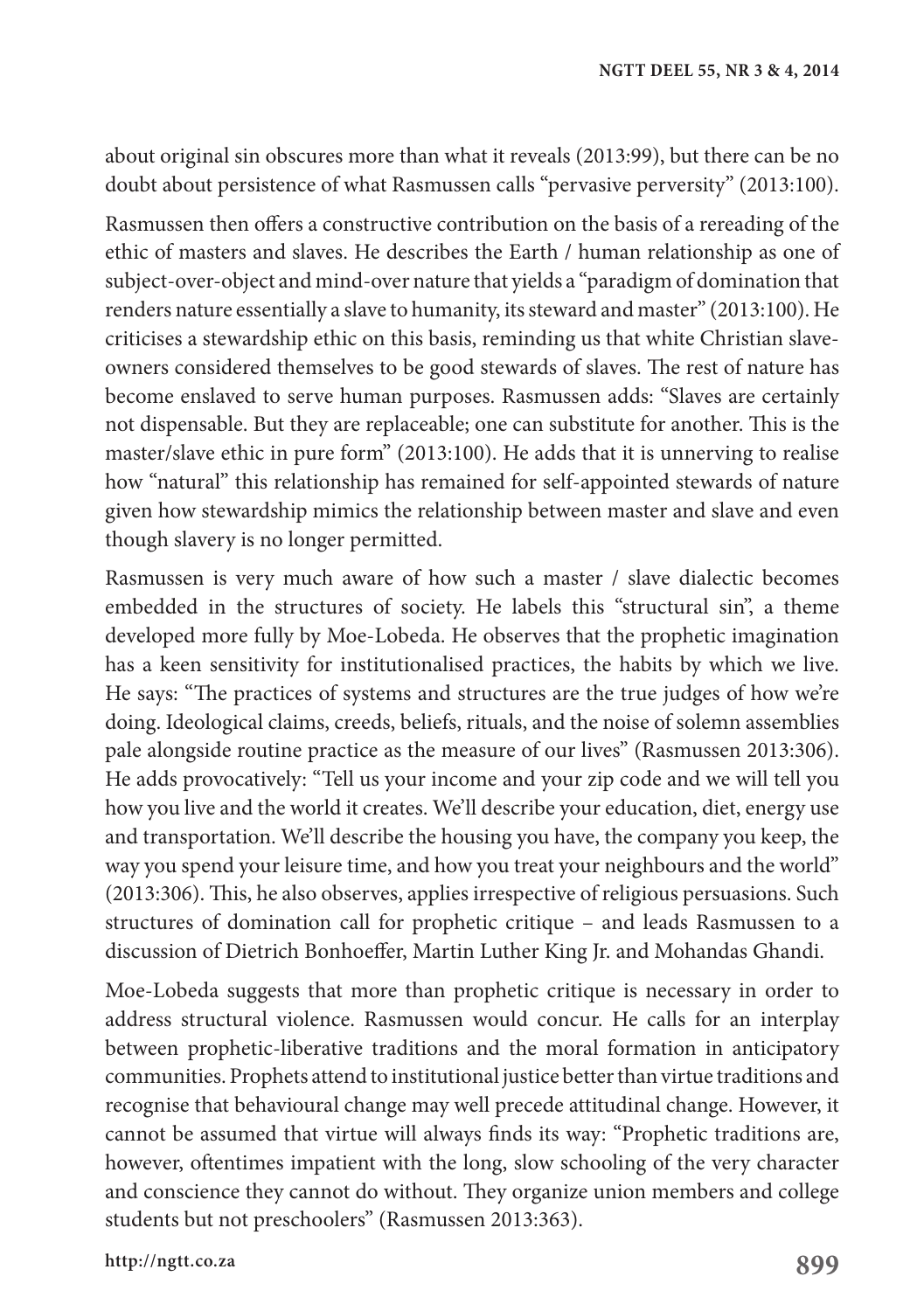What is needed is both ongoing moral formation and the institutional scaffolding of a just way of life (2013:363). The source of inspiration for that, Rasmussen believes, will best come from "sacred strangers in secular society, embedded in deeply rooted faith traditions, who can recast older insights into new patterns that can address adaptive challenges of the day (2013:364). This is the making of the moral vision for an emerging order. This requires focal practices in deeply rooted, shared traditions, a life of discipleship, an appreciation of the various "stations" on a journey (or pilgrimage) of faith, with some cairns along the way, and the practising of arcane disciplines (Bonhoeffer) (2013:232-235).

### **3. MOE-LOBEDA ON RESISTING STRUCTURAL EVIL**

In response to the question as to why we don't just stop when we realise we are destroying what is precious, Rasmussen acknowledges that most people, including most rich people, don't want to destroy the world (Rasmussen 2013:94). It is not malice that is the problem. This is the point of departure for Cynthia Moe-Lobeda's analysis of structural evil. She addresses her book specifically and quite narrowly to North Americans who are "overconsumers" (2013:5) and economically "privileged" (2013:11). They regard themselves as compassionate and well-intentioned citizens but their ways of living are embedded in economic structures that are causing gross economic inequalities as well as ecological destruction (2013:31-45). As a result, structures of exploitation persist but those who benefit from such structures fail to recognise and resist them (2013:4). She asks provocatively: "What does it mean for us, killers, to claim moral lives?" (2013:4).

The answer for Moe-Lobeda lies in an analysis of structural violence (a sociological concept derived from the peace research of Johann Galtung) that she re-describes as "structural evil" (a theological concept) (2013:49). Structural violence refers to the physical, psychological and spiritual harm that some experience as a result of an unequal distribution of power but also to the complicity and acquiescence of those who benefit from that (2013:72). While direct violence is an event, structural violence is embedded in structures and processes (2013:75). The prime examples of such structural violence are the ideologies of racism, classism and sexism but it also becomes evident in the build-up of weapons and anthropogenic climate change, more specifically climate debt (2013:59).

Moe-Lobeda acknowledges notions of sin as ignorance, greed and arrogance and emphasise the role of violence ("crucifying Earth" – 2013:56), but the main gist of her argument is to focus on what has traditionally been called sin as power, i.e. the way in which whole societies become collectively trapped in structures that are violent. In other words: while Rasmussen seeks to explain the root causes of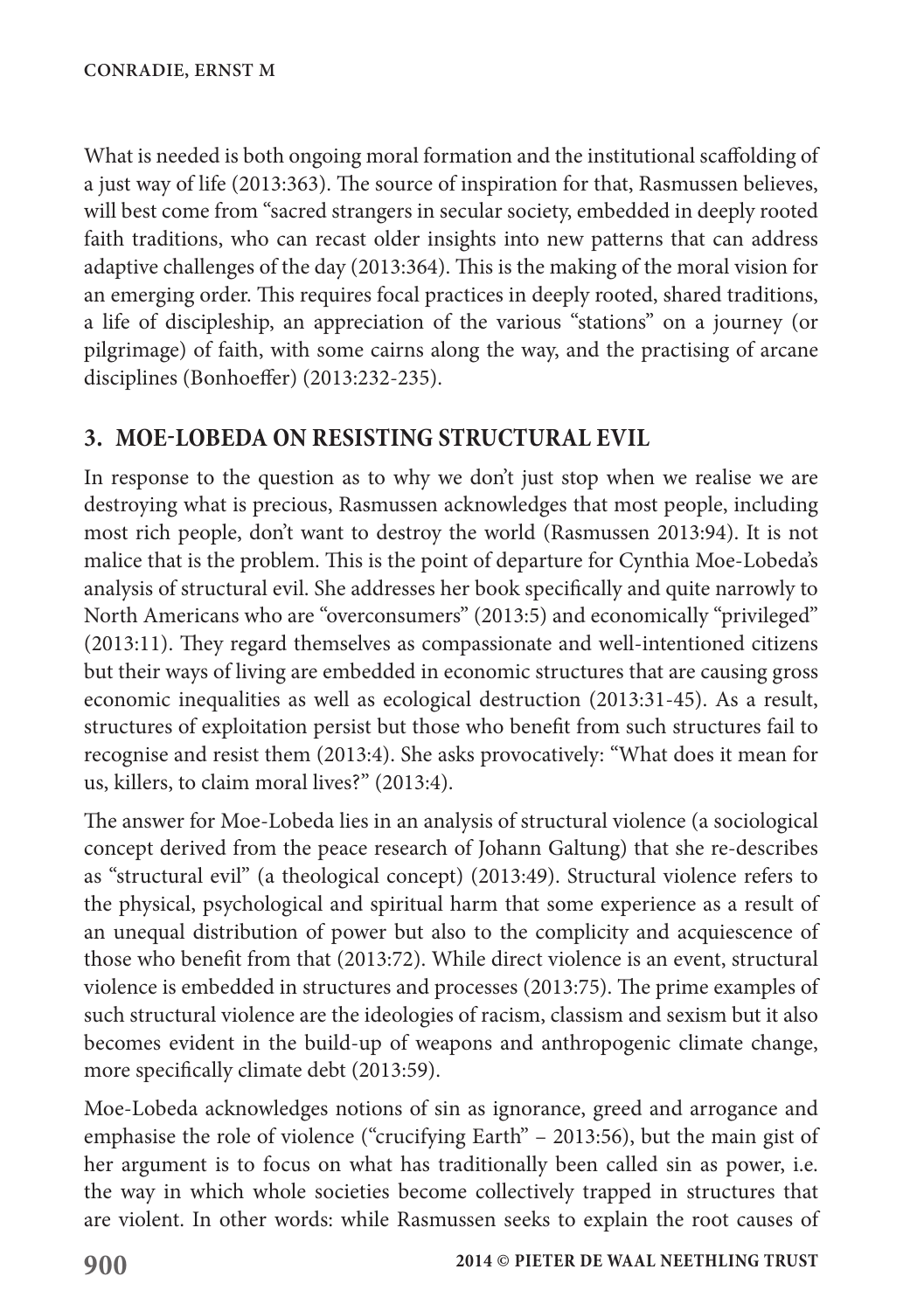structural evil in terms of the very nature of sin, Moe-Lobeda emphasises the consequences of sin with specific reference to structural evil. For Moe-Lobeda sin is not merely wrongdoing (through attitudes, thoughts, words or deeds) but a state of disorientation where people have become curved in upon themselves (2013:58). Her argument is not merely that sin becomes embedded in structural forms, but that the implications of that for the practice of faith remain largely unacknowledged (2013:58). She identifies four features of structural evil, namely its invisibility to those who do not suffer directly from that (breeding complicity), the fact that it is sustained irrespective of the virtue or vice of people involved, its transmission from one generation to the next unless exposed, confronted and resisted, and its expansion as a result of the concentration of power, for example in the case of neoliberal globalisation (2013:60-64).

How is it possible that virtuous people (who in their self-understanding seek to live moral lives) can support an evil system (a question also discussed with reference to apartheid South Africa)? How is such moral oblivion and the abdication of moral power possible? How can evil appear to be disguised as light (Bonhoeffer) (2013:66)? How does structural evil manage to remain hidden beyond recognition for its perpetrators and beneficiaries? Drawing on Antonio Gramsci and Cornel West, Moe-Lobeda argues that this is possible as a result of hegemonic vision (2013:86). This hides the truth both from perpetrators and victims of evil systems. In this way people can come to consent to social systems (even slavery, colonial rule and domestic violence) through which they are oppressed and exploited. In an excellent analysis she identifies eight factors contributing to hegemonic vision amongst her primary readers, namely well-intentioned, compassionate over-consumers in North America who live in ways that are based on systems of structural violence that impoverish others and cause ecological destruction. These are 1) a privatised morality based on charity, 2) gratitude for the many "blessings" received from God, 3) denial through self-justification, 4) a sense of hopelessness and perceived powerlessness given the "inevitability" of current systems, 5) unconscious conformity to social pressures, for example through advertising, 6) corporate investment in maintaining moral oblivion through public relations exercises, 7) the assumption that economic growth is necessary, and 8) moral oblivion, that is, practiced denial in the name of powerlessness (2013:88-104).

Drawing on Rasmussen's work, Moe-Lobeda concurs that hegemonic vision is best countered through the emergence of a critical moral vision. She takes the argument forward by suggesting that moral vision has several distinct dimensions that include seeing what is, what has gone wrong and what is not yet there but ought to be. Seeing and judging are therefore co-original. This point is not always recognised in the widely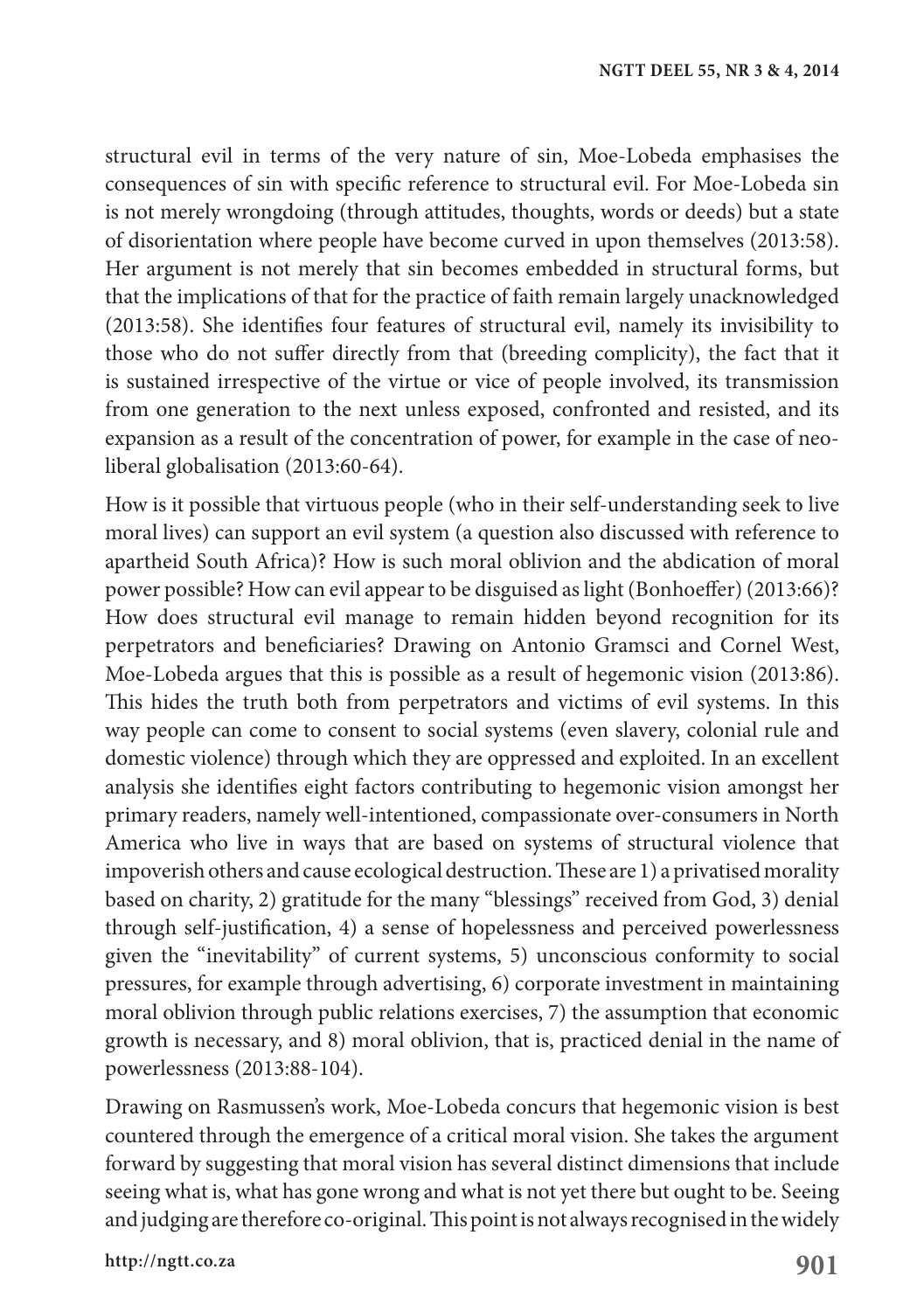used see-judge-act method. If social analysis necessarily precedes discernment, then social analysis may easily determine the content of theological reflection. It is not possible to see what is wrong without seeing what ought to be – precisely because evil can become disguised and hidden from the consciousness of perpetrators and through false consciousness even from victims. Evil can be portrayed in multiple ways as normal, obvious, necessary and therefore as somehow acceptable, if not always hidden. It can even be paraded as fate, divinely mandated, or as punishment for sin 2013:66-68). The evil embedded in structural violence shows a tendency to hide itself through selective morality and especially selective justice. Evil that is not recognised for what it is cannot be addressed and resisted (2013:258). It can only be seen when the possibility of alternatives is recognised.

On this basis Moe-Lobeda outlines three dimensions of a moral vision: a clearer vision of economic and ecological injustices, a vision of sustainable alternatives and the moral power to embraces these alternatives (see 2013:5, 112, 299). The last of these is elicited by "mystical seeing, i.e. "seeing ever more fully the life-giving, life-saving Mystery that is God flowing and pouring through all of creation, and working there toward creation's suffering" (2013:299). Here she builds on the mystic vision of an indwelling God developed in her earlier work *Healing a Broken World* (2002:73-99) that also called for a subversive moral agency. This mystical vision is one of seeing the world through the eyes of God. She says: "To see oneself through the eyes of God, to see what God sees, is to see a human creature loved beyond comprehension" (2013:140). She adds: "To see others through the eyes of God is to see them first and foremost as precious beloved creatures of God" (2013:140). This enables her to see God as "flowing and pouring through all things" (2013:140- 144). She acknowledges God's transcendence but stresses God's immanent presence as guiding, empowering and equipping (2013:142). On this basis she affirms God's love for (human) creatures as liberating in that it overcomes alienation (sin) and enables justice-making love for God, others and the Earth (2013:145). She develops this mystical vision in a Trinitarian way and suggests that this opens a "horizon of hope" that evil is ultimately overcome by the power of God's love (2013:153). Her intuition is that moral inertia is born from a lack of hope that structural violence can be overcome (2013:153).

In the second half of the book Moe-Lobeda explains how the "seeds of hope" elicited by such a mystical vision may be translated despite the pernicious presence of evil towards love as economic-ecological vocation (the sub-title of her book). Thus a mystical vision accompanies a critical moral vision. On this basis she describes some ten features of love as a theological norm (2013:167-173). There is no need to describe this analysis except to comment that love is understood here as a disposition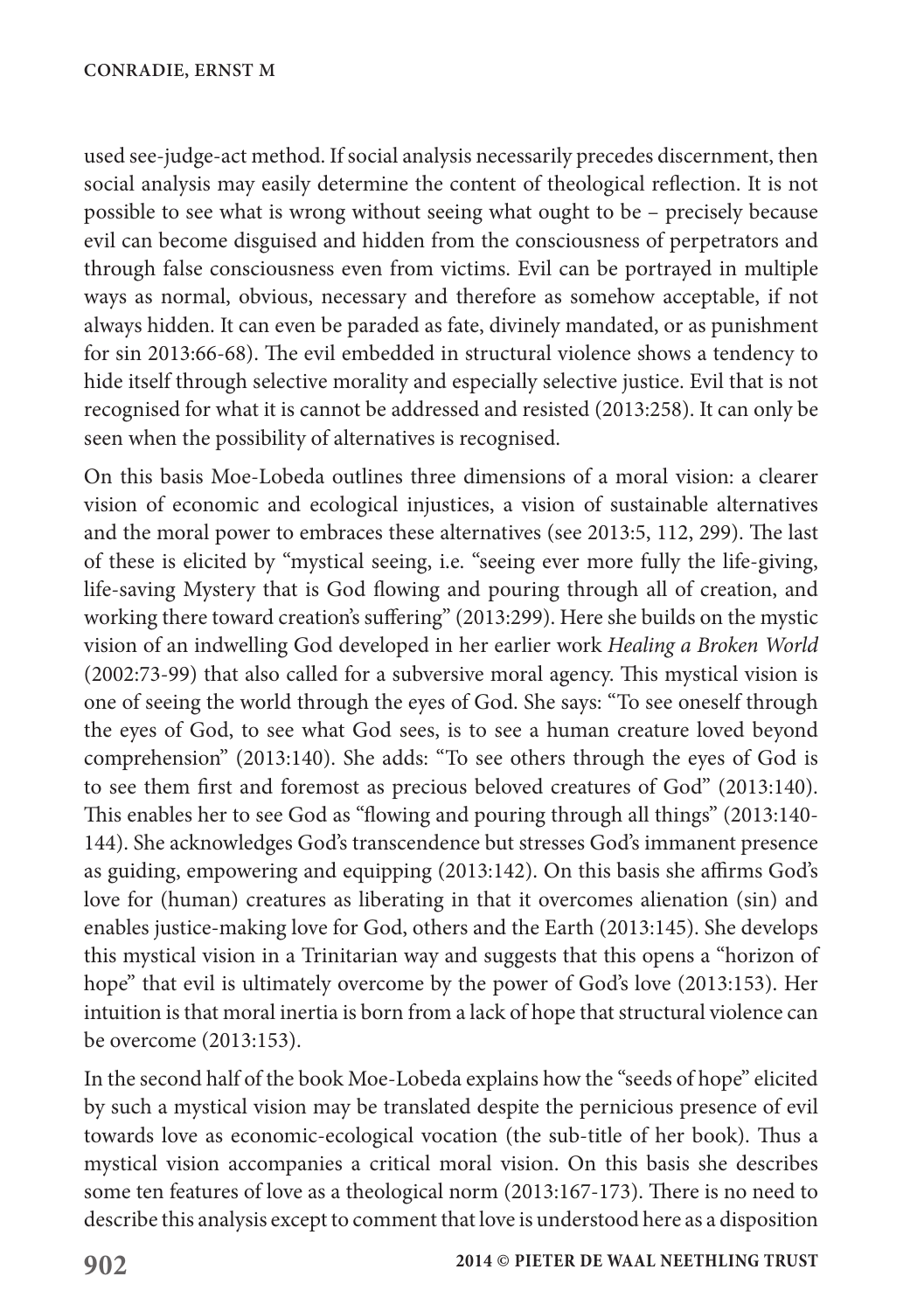and not primarily as the quality of a relationship (which would have correlated with her notion of sin as a situation of alienation rather than as the disposition, thought, word or actions of an individual). This notion of love is developed further in relation to the concept of social justice in critical altercation with Reinhold Niebuhr's views in this regard (2013:176-185, see also Rasmussen 2013:94-98). She then explains how neighbourly love as economic-ecological vocation implies compassion and justice (2013:199), but also the "triple bottom line" of ecological sustainability (2013:201-204), environmental equity in response to ecological debt (2013:207-211) and economic equity given the social impact of the globalised neo-liberal economic order and the undermining of democracy (2013: 214-217).

For Moe-Lobeda the task of Christian ethics is to provide a layout of the path from moral vision to emancipatory praxis in order to enable us to follow this path. Like Larry Rasmussen (again her mentor in this regard) she recognises that a changed moral vision affects all other elements of the moral life (Moe-Lobeda 2013:245), but does not suffice on its own. She agrees that moral vision entails both a critical and an inspiring dimension and adds that an emerging moral vision also changes one's perception of what is possible, not only of what is wrong and of what should be (2013:246). Such a vision may be taken forward by identifying its defining features in terms of moral principles. For her these have to include ecological sustainability, environmental equity, economic equity and democracy (2013:247). Such principles require the formulation of goals or middle axioms in order to help us imagine how the vision will be realised, that is, what the first necessary steps may be on this path (2013:247-249). These goals still have to be translated in policies and a range of practices in order to realise such goals (2013:249-253). These have equal weight as transformed practices may affect policy changes while new policies will also induce appropriate practices (2013:253-255). Like Rasmussen, she recognises the key role of moral formation (the elephant in the room of social change – 2013:257). Again like Rasmussen, she recognises the danger of malformation and that communities can be patriarchal, restrictive and oppressive. The prime example of the practices that are required remains that of worship – through which we learn to see the world through God's eyes (2013:259-260). The liturgy is a "school for seeing" (2013:263), for entertaining a different way of looking at the world. Where this does not happen, where worship services merely reflect the divisions in society (especially of class and race), such worship has already become idolatrous. This raises the question how affluent Christian communities in the global North can celebrate the Holy Communion, yet continue with patterns of life that induce suffering to others and that destroy ecosystems (2013:259). If Sunday 10h00 remains the "most segregated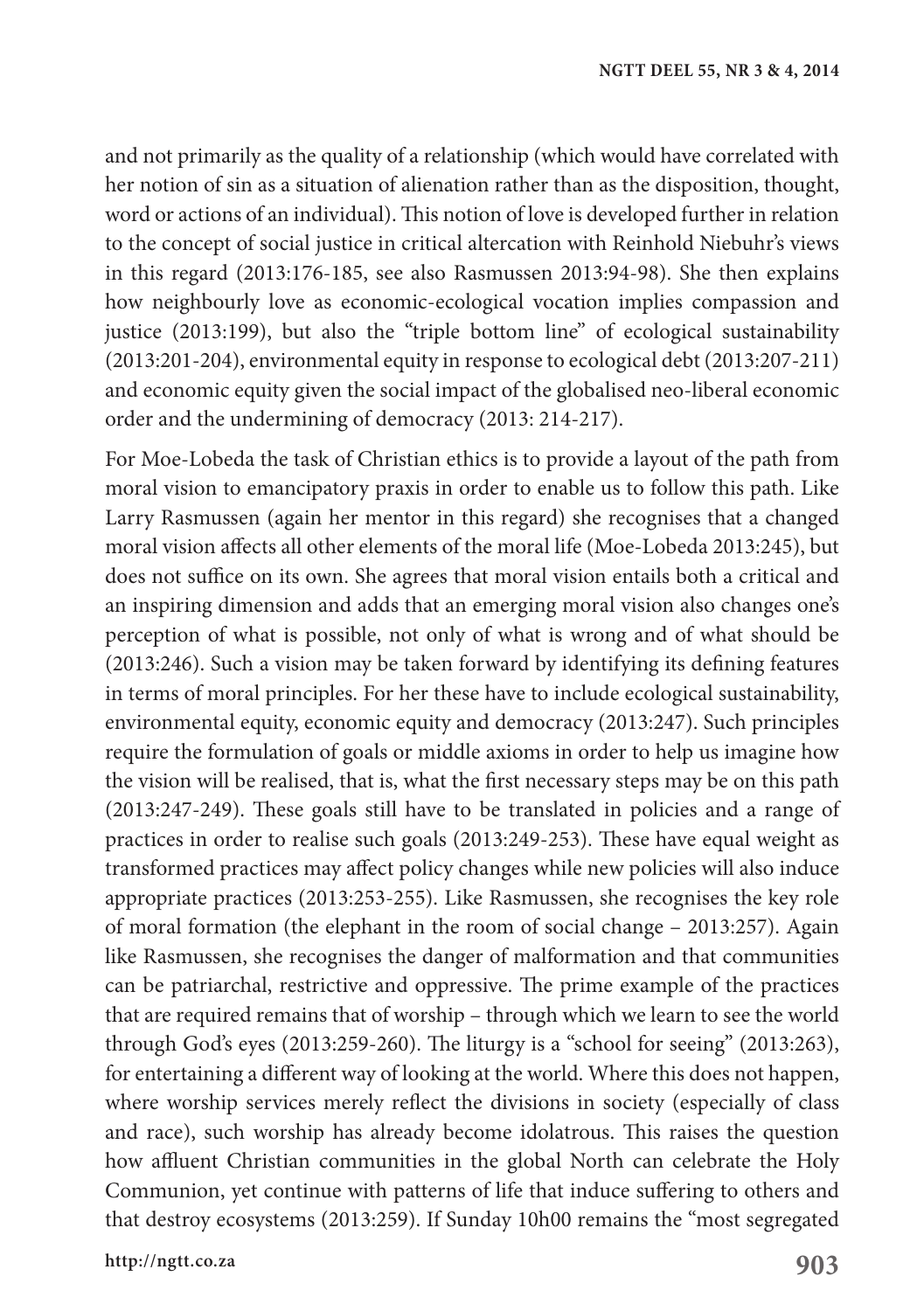hour", this is a question that also plagues South African church life (see Van der Borght 2009).

Moe-Lobeda cannot answer this question, but that may well be the real question that she raises to her students and her readers in North America. Instead, she entices them to put love as justice into action. She concludes her book by describing eight "gateways" for resistance and rebuilding. This forms a crucial part of her argument in helping her readers to imagine the first necessary steps that may be required to bring about an alternative vision. These gateways include small-scale local and regional alternatives, fostering a moral culture in institutions, voluntary corporate social responsibility, publically mandated constraints, revoking the notion of "corporate personhood", and prohibiting unwanted corporations through consumer action (Moe-Lobeda 2013:278-292). Again, these are neatly illustrated with life stories that can help readers to imagine how such gateways may be employed in their own local contexts.

## **4. THE CATEGORY OF MORAL VISION: DESMOND TUTU ON TRANSFIGURATION AND TRANSFORMATION**

Both Rasmussen and Moe-Lobeda hold that an attractive moral vision provides the source of inspiration for moral action, for embracing the envisioned alternatives, for resisting evil, even for overcoming structural evil. A critical moral vision provides the source of energy for communities and organisations to become dynamos for social transformation.

This emphasis on moral vision, already developed in the map of the moral landscape in Birch and Rasmussen's *Bible & Ethics in the Christian Life* (first edition 1976), has been very influential at the University of the Western Cape where I teach. In 2000 we introduced a subject simply called "Ethics" that explores the "moral and religious foundations of society". The subject may be taken as a major towards an undergraduate degree in Arts, Psychology or Theology. Student numbers have grown remarkably to reach around 700 first year students, 200 second year students and 150 third year students in 2014.

The curriculum draws on philosophy but also on religious studies in order to help students to understand the dynamics of moral formation taking place in local communities, civil organisations and faith communities in South Africa. The emphasis is on a form of virtue ethics that recognises the need for responsible citizenship and not only personal virtue. Morality is therefore not reduced to dilemmas in moral decision making encountered in situations that are interesting but that our students would hardly ever come across. Ethical theory is not reduced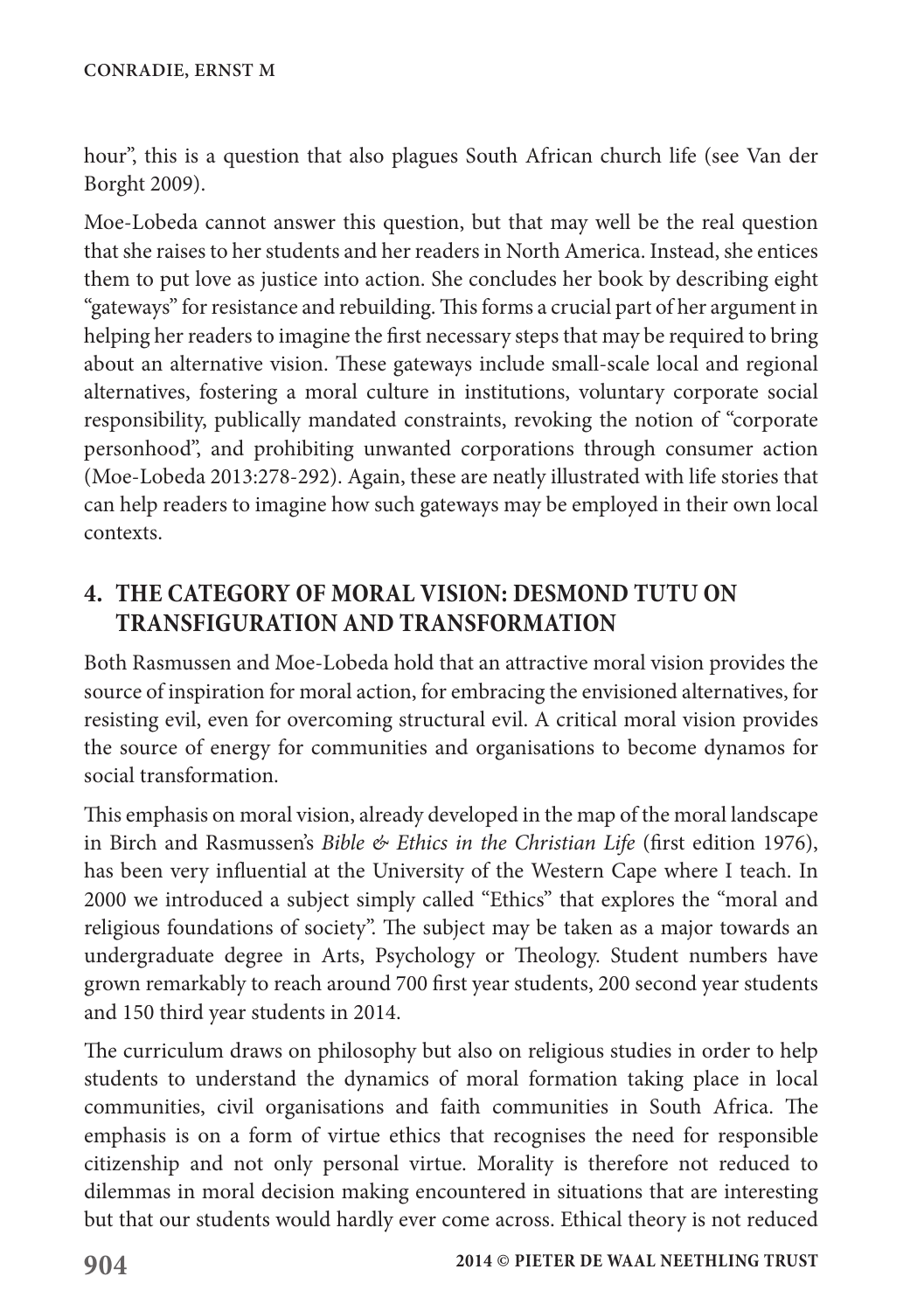to debates on deontological and utilitarian approaches – although these are certainly addressed if only extensively at the third year level. Instead, explicitly following the examples in Birch and Rasmussen (1989), students are introduced to a map of the moral landscape that is developed in terms of the categories of a moral vision for the good society, the need for the formation of virtue towards responsible citizenship and then the need for understanding the role of values (also goals) and obligations (also rules) in moral decision making. The key here is to prioritise questions about the good society and to recognise the significance of an alternative moral vision. Indeed, the struggle against apartheid in South Africa was at its core a struggle for an alternative vision, namely a vision for a non-racist, non-sexist democracy in a unitary state. This is developed in a co-taught course entitled "A first introduction to ethical theory" that forms the theoretical foundation for the subject (see Conradie et al 2006).

This teaching programme is coupled with a current research project on the interplay between ecumenical theology and social ethics. The question behind this project is elicited by the "and" that links the two themes. There can be no doubt that religion plays a crucial role in social transformation, but also that religion can play a destructive and not only a constructive role. It can be used both to reinforce patriarchy and to resist violence against women and children. It can elicit reform but also deform movements (see Conradie & Pillay 2015). The moral power that can sustain social transformation in the face of many obstacles is clearly attractive in the public sphere, also in the corporate world. It is often assumed that the "moral capital" on which societies depend, is typically cultivated in religious communities. However, leaders in faith communities also recognise that a moral vision does not always lead to appropriate forms of praxis. Indeed, as Rasmussen repeatedly recognises, changed perceptions often follow behavioural change. Such behavioural change may be induced by a range of other factors that may well be beyond the sphere of influence of religious communities. This begs further questions about the interface between moral vision and moral praxis. This is where the two books by Rasmussen and Moe-Lobeda are so significant since they address this question head-on, albeit from within a quite different context.

At UWC this question is raised with specific reference to Desmond Tutu, the longstanding former Chancellor of the university. A Desmond Tutu Chair of Ecumenical theology and Social Transformation in Africa has been established in the Department of Religion that has now also been coupled with a Desmond Tutu Centre for Spirituality and Society. In each case there is an "and" that invites further reflection. At the core of understanding this "and" lie ecumenical efforts to reflect on "ecclesiology and ethics" (see Best & Robra 1997), that is, on the relationship between what the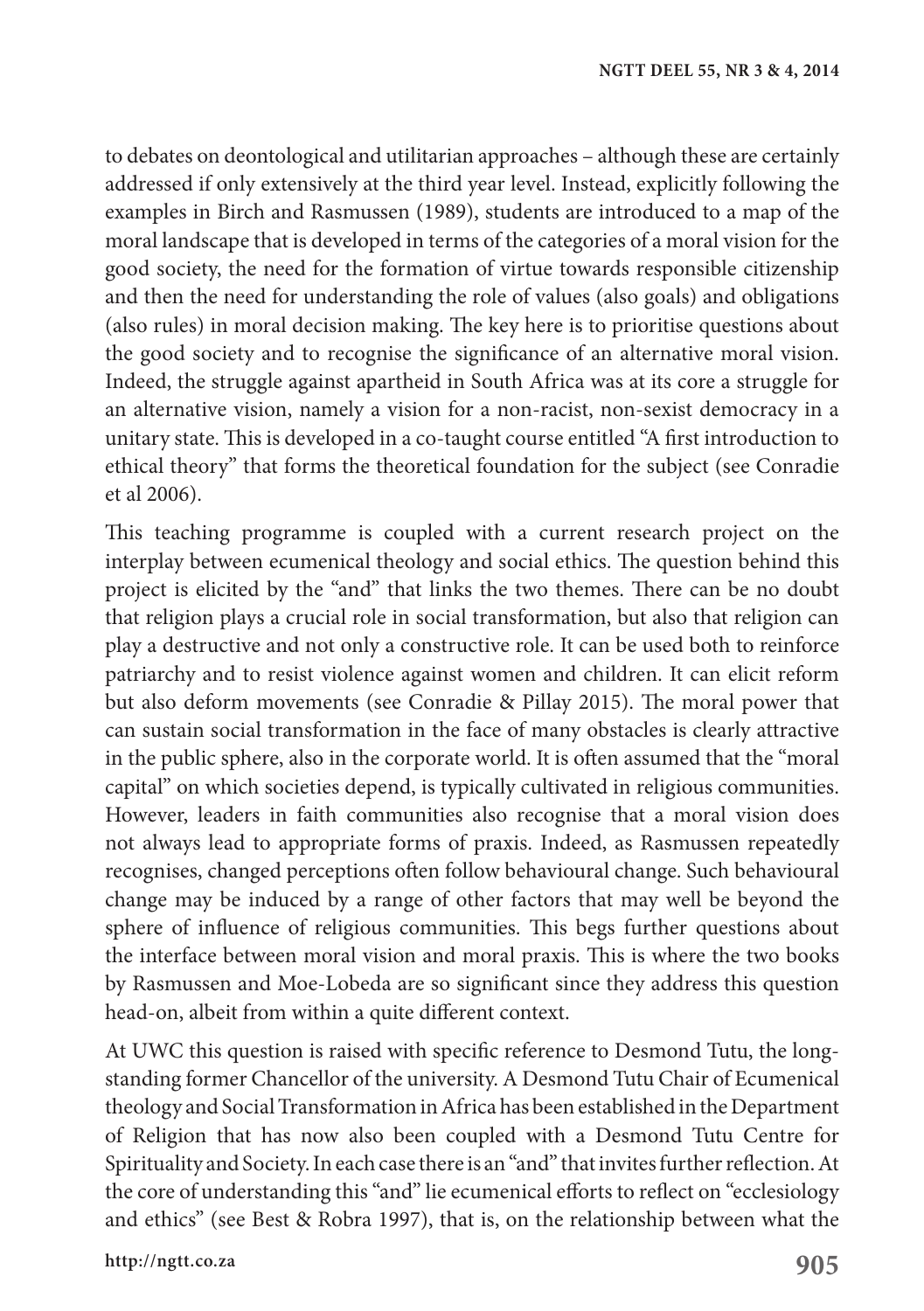church is and what the church does. Rasmussen's hand is distinctly visible in such ecumenical discourse on ecclesiology and ethics (see Rasmussen 1997). This tension between ecclesiology and ethics is related to other well-known theological tensions, for example, between the indicative of God's grace and the imperative of God's will, between liturgy and life, between the liberating message of God's forgiveness, and the liberative praxis that follows from that, between justification and sanctification, between a compelling vision and moral discernment, and between dogmatics and ethics.

In the UWC project on ecumenical theology and social ethics it is often said in jest that Desmond Tutu somehow seems to have fathomed the relationship between spirituality and society because he tends to talk politics when he speaks as a church leader and starts praying when he engages in politics. Further investigation of Tutu's oeuvre confirms that the key to keep the tension alive is for him a moral vision, a particular way of seeing the world. This is expressed in his *ubuntu* theology through the notion that we are all members of God's family. It is perhaps best expressed in a small but significant book entitled *God has a Dream* (2005) in which key to Tutu's theology may well be found. In this book he consistently employs the metaphor of God's family. He observes that it makes a huge difference to see a beggar as your brother, a prostitute as your sister and a perpetrator of gross violations of human rights as your uncle. Tutu (2005:97) comments: "People really are wonderful. This does not mean that people cannot be awful and do real evil. They can. Yet as you begin to see with the eyes of God, you start to realize that people's anger and hatred and cruelty come from their own pain and suffering. As we begin to see their words and behaviour as simply the acting out of their suffering, we can have compassion for them." Tutu explains that by calling God Abba (our Father) we accept our oppressors and enemies as our brothers and sisters. They belong together with us in the family of God so that their humanity is caught up in our humanity just as ours is caught up in theirs (see Battle 1997:47). Tutu (2005:23) then explains the moral implications of such a vision:

In a happy family you don't receive in proportion to your input. You receive in relation to your needs, the ones who make the least material contribution often being the ones who are most cared for – the young and the aged.

How I pray that in our world we can learn to emulate a true family. Perhaps then we could address the injustices that cause a small percentage of our world to consume the vast majority of its resources – not unlike what happened under apartheid in South Africa – while the vast majority lives in poverty, with over a billion people living on less than a dollar a day. Would you let your brother's or sister's family, your relatives eke out a miserably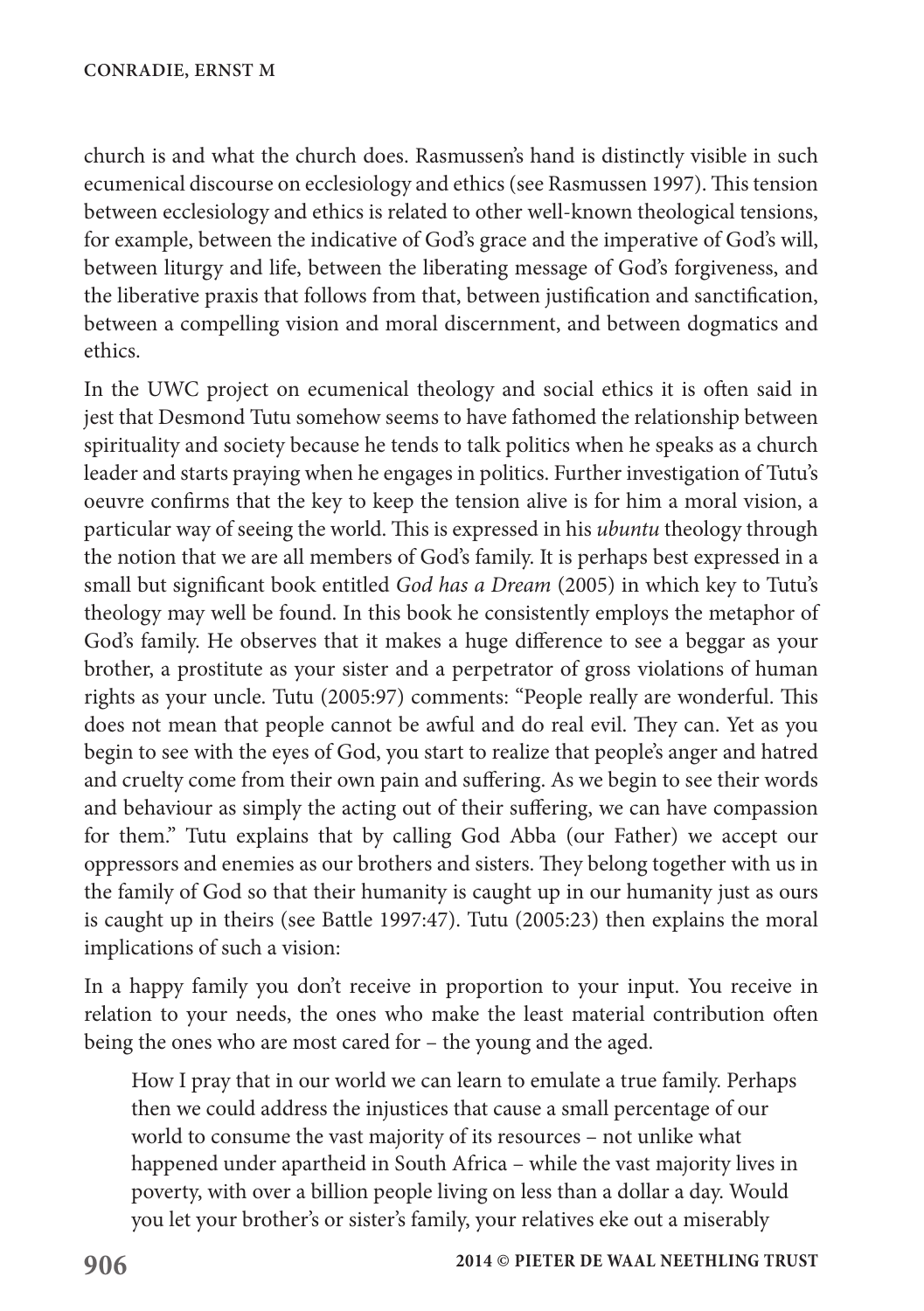existence in poverty? Would you let them go hungry? … If we realized that we are family, we would not let this happen to our brothers and sisters.

What conditions are required to allow for the emergence of such a moral vision? For Tutu, the key lies in an awareness of the presence of God through the Word and the Spirit in our midst, especially in the context of suffering and especially amongst the victims, but also the perpetrators. From a reformed perspective I would add that seeing others as members of God's family does not come naturally and does not follow from a Gnostic form of insight amongst the educated elite only, but requires the inner illumination of the Holy Spirit. This ability to see the world through God's eyes has little to do with good eyesight or helpful spotlights but with discerning the loving presence of God in our midst. This does not provide new light like a limelight, but it warms the heart and allows the broken figure to glow with God's presence. One could say this works in the way that one would blush in the mere presence of one's very first love. The same applies to Tutu's own illustrious presence: When he is in a room this influences how people act and what they say- without him doing or saying anything!

For Tutu himself (as shaped by the Community of the Resurrection to which he belongs), this is best expressed in the biblical narratives on the transfiguration of Jesus on the mountain. There his face, clothes and body became radiant and translucent with the luminosity of God's presence (Tutu 2005:93). On the mountain Jesus, the rabbi from Nazareth, was revealed as more than an itinerant teacher and healer. The vision embedded in the experience of transfiguration enables us to see this Jesus from God's perspective. The moment when this vision is grasped also yields the temptation to become like God, to escape from the world, to ascend the mountain even further. If so, the experience of transfiguration would become an aim in itself. This is corrected by the recognition that it is this human (Jesus) who is seen in a new light. The experience of seeing God is not an aim in itself but is always already a way of seeing this world through God's eyes.

On this basis, in being sent down the mountain, we can also see other broken bodies from God's perspective. As Desmond Tutu (2005:96) adds: "The divine shines through material that was thoroughly unpromising, unlikely, improbable." Christological transfiguration is therefore inextricably linked with pneumatological transformation. This creative tension between transfiguration and transformation is epitomised in Tutu's own ministry. It is a particular spiritual vision that elicits, inspires and sustains his social activism. The symbol of transfiguration lies at the very core of his spiritual vision. While this may have harboured the dangers of disconnection or escapism – as if the human being is supposed to become divine, this is evidently not Tutu's understanding. Instead, the experiences of transfiguration enables one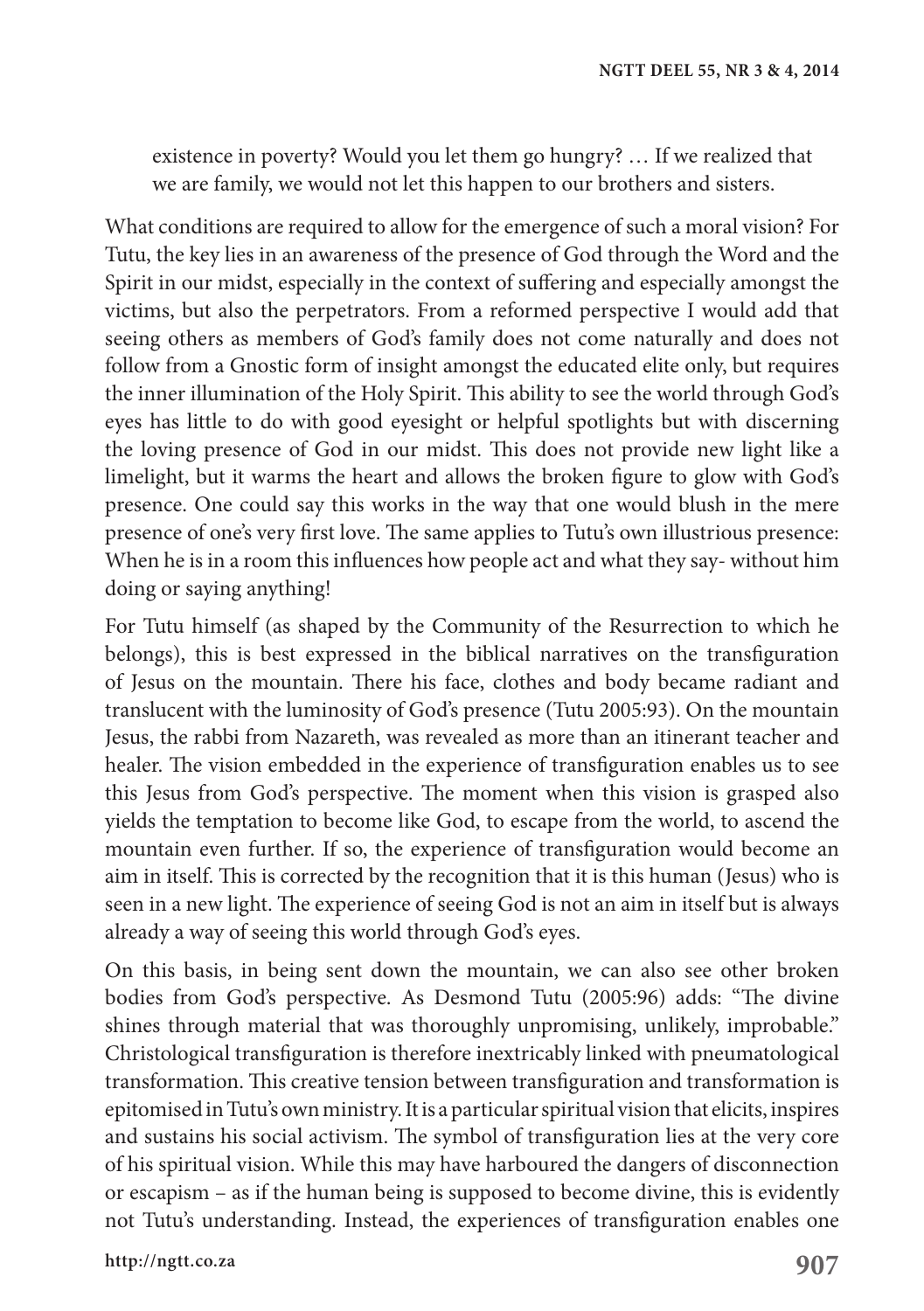too see both the oppressed and the oppressor as children of God, belonging to God's own family, the household of God. Once this vision is entertained, the implications for social transformation become obvious. For Tutu, transfiguration cannot but lead to spiritual and social transformation. A lack of transformation would simply imply that the world has not yet been seen through God's eyes. When one is then confronted with social problems where the world is viewed according to a very different and rather relentless capitalist or consumerist logic, this drives Tutu back on a daily basis to draw inspiration from his particular form of spirituality.

### **5. CONCLUSION: RESISTING STRUCTURAL EVIL**

It needs to be acknowledged that there is another side to the story. It may be true that the imperative of God's will becomes possible on the basis of the indicative of God's grace. However, beliefs do not always shape values and praxis. There is a gap between what we believe (or think we believe) and what we know we ought to do but find ourselves somehow unable to do. What we confess to believe is not necessarily that which we put our trust in. There is all too often a tension between orthodoxy and orthopraxy, between our "ecclesiology" and our "ethics". In a way this is intolerable: once one sees the world through God's eyes, it cannot but transform one's attitudes, actions and habits. But it is also true that vision is not enough. Perhaps moral inertia in the face of ecological destruction is not the result of the failure to see what is happening but the lack of hope that things can change (Moe-Lobeda 2013:153). It seems that faith and hope can be in tension with each other even though this is theologically indefensible. Reform movements are not always sustained. Worse: they may become distorted as deform movements.

In my view the two monographs by Rasmussen and Moe-Lobeda takes the debate in ecotheology forward on this very point without undermining the central role of moral vision. They realise that "acting" without "seeing" and "judging" is dangerous. This requires what Moe-Lobeda terms a "critical moral vision". It requires a detailed social analysis of the current global economic order and its impact on socio-economic inequalities and ecological destruction. Moreover, it requires an understanding of the nature of structural violence. She does not elaborate on the subsequent "spiral of violence" (widely used in theologies of liberation) where structural violence prompts revolutionary violence, only to be followed by repressive violence. Her discussion of hegemony (2013:86f) is at least a helpful step in that direction. The narratives that she includes also hint at the obstacles to resistance and the repression of such resistance to defend corporate interests.

Moe-Lobeda also realises that a description of structural violence remains insufficient if not complemented by a theological "judging" of such violence in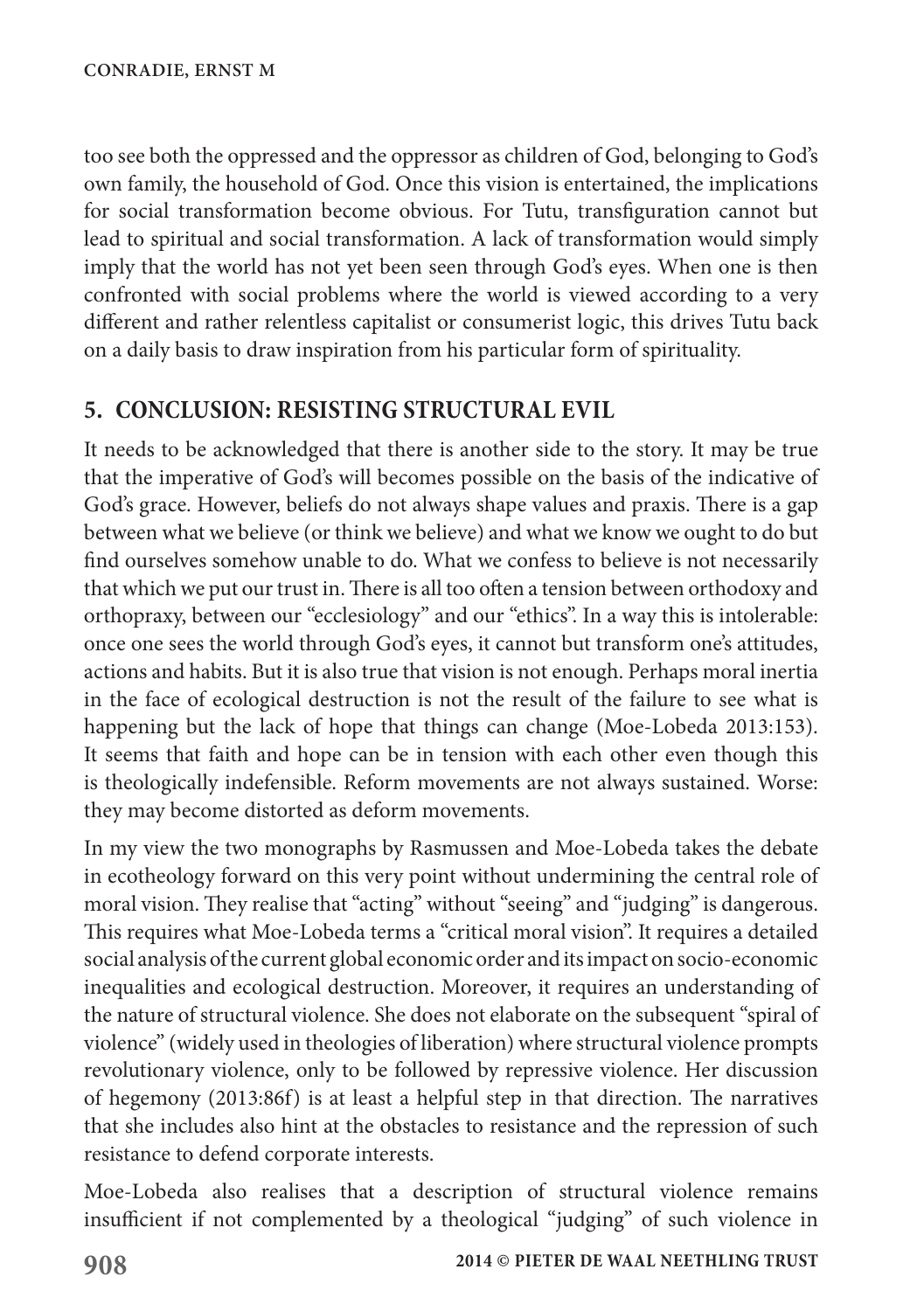terms of the notion of structural evil. She realises that more needs to be said about the relationship between structural evil, natural evil and metaphysical evil (the condition of finitude) (see 2013:64), but does not tackle this thorny problem. She hints at the dialectic between sin and evil where evil is regarded as the cumulative impact of sin – where collective wrongdoing has become embedded in the structures of society in such a way that humans have become trapped in a situation from which they cannot escape. She offers some discussion on the nature of sin (2013:58) but her main aim it to explore the structural dimension of evil. In this way she complements Rasmussen's excellent discussion of the very nature of sin – which in my view is unsurpassed in Christian ecotheology.

It seems to me what is needed here is a more sophisticated theological understanding of the notion of human sin, both as power and as guilt – one that resists an easy classification of humanity into perpetrators and their innocent victims (on the one hand) and an equally easy universalising assessment that we are all sinners before God (on the other). Any distinctions can become inverted: victims may victimise others (illustrated by gangsters), while perpetrators may be transformed by the grace of forgiveness. As the South African Truth and Reconciliation Commission helped us to see, there are also willing and unwilling beneficiaries and some bystanders and spectators who are not always so innocent (see also Moe-Lobeda's mentioning of active thieves, passive profiteers and deprived victims – 2013:57). It may be true that we are all victims of structural violence and have all contributed to it, but the responsibility and the burdens are not equally distributed so that there may be a need to speak about the proportionality of guilt (see Conradie 2013:45-52). Those who are perpetrators of one form of structural violence may be victims of another form (see Moe-Lobeda 2013:74). Perpetrators of violence and those who benefit from structural violence themselves eventually become victims of the system. Those who are in prison may be free (Nelson Mandela comes to mind), while those in positions of immense power may be held captive by their ideologies and suffer psychologically from that.

This focus on evil as rooted in human sin is crucial in order to recognise the roots of environmental destruction. Accordingly, the core of the problem does not lie with God, God's creation, nature, evolution, vulnerability, and anxiety or with the human species as such. The only (!) problem is human sin – which is something contingent that can and in Christ has indeed been resolved. This liberating view on human sin as the root of the problem may seem to be too good to be true given the immensity of the powers that rule the global economy and the scale of destruction. The emphasis on the confession of sin is therefore resisted in many cultural contexts.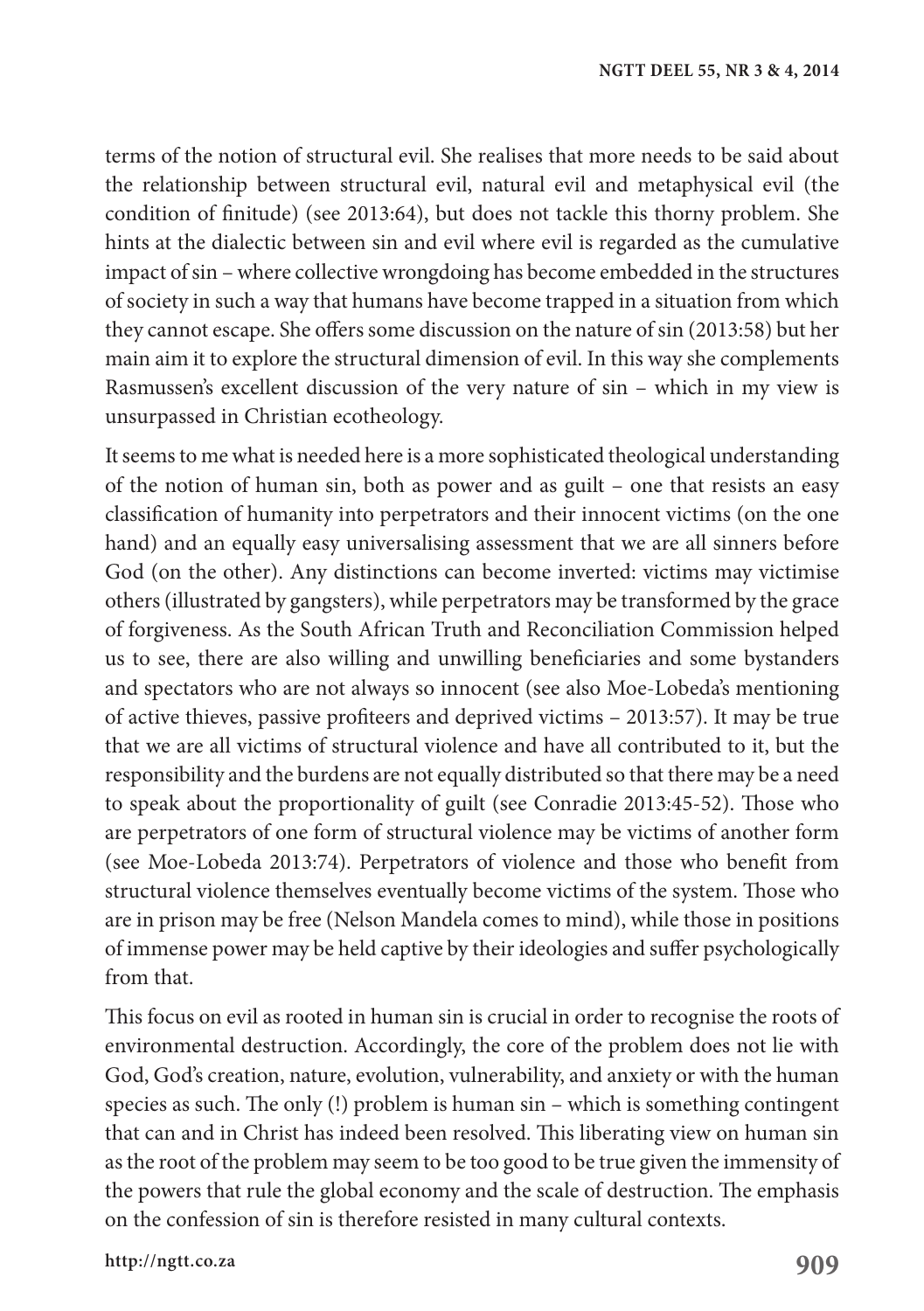It has been far from easy to maintain such a focus on sin as the primary problem once questions around the origin of sin (including the notion of original sin) are explored. Where does sin come from? From evil, but where does evil come from? From the devil, but where does the devil come from? From God? The classic Christian position is that sin is finally inexplicable and that, if anything, humanity as a whole is to be blamed. However, the temptation to explain sin does not go away easily. Sin may, for example, be "explained" with reference to the struggle for the survival of the fittest (the "selfish gene") or human anxiety over finitude. The focus thus shifts to the underlying structures of being embodied, especially to vulnerability, mortality, transience and the limitations of human power and knowledge. If so, God's good creation becomes part of the problem. This has to be a concern for any adequate ecotheology.

In contemporary theology this line of thinking typically begs further questions around natural suffering and natural evil. Would an emphasis on human sin not underestimate the problem of natural suffering? Can all forms of suffering really be derived from human sin? What other sources of suffering may be identified? Has something gone wrong with the evolution of life on earth, irrespective of the emergence of the human species? Is there a sense in which nature too has to be redeemed (irrespective of human impact), for example with reference to the violence and brutality that characterise relationships between non-human animals? What exactly is the problem from which the earth has to be saved?

This set of problems clearly requires further investigation. At UWC we hope to investigate this theme in more depth in a future project on "Redeeming sin: Hamartology, ecology and social analysis" in which the question will be how a Christian confession of sin can be retrieved and portrayed as good news for the whole earth (see also Cloete 2013, Conradie 2005, Conradie & Sakuba 2006).

The core strength of the two monographs does not only lie in the emphasis on moral vision or on social analysis ("seeing"). Both Rasmussen and Moe-Lobeda realise that "seeing" and "judging" need to be followed by "acting". They realise the central problem of Christian ethics, namely that knowing God's will does not necessarily lead to doing God's will. They therefore analyse the obstacles in this regard and indicate what acting entails in order to resist the dominant powers and to rebuild sustainable communities. These are most welcome contributions to global ecumenical discourse and clearly take the debate in ecotheology forward on this point.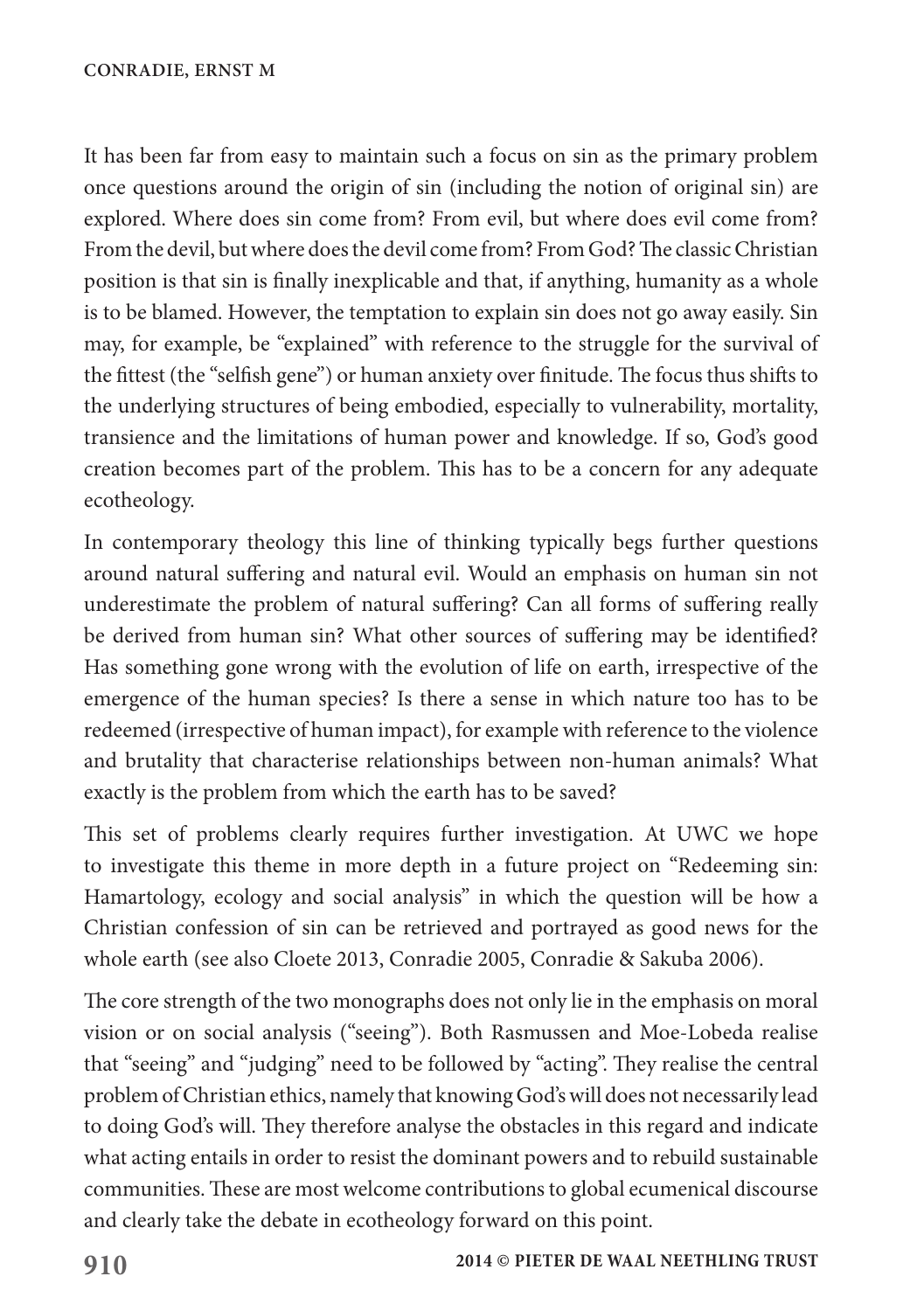#### **BIBLIOGRAPHY**

- Best, Thomas F & Robra, Martin (eds) 1997. *Ecclesiology and ethics: Ecumenical ethical engagement, moral formation and the nature of the church.* Geneva: World Council of Churches.
- Birch, Bruce C & Rasmussen, Larry L 1989. *Bible & Ethics in the Christian Life.* Minneapolis: Augsburg Press.
- Birch, Bruce C & Rasmussen, Larry L 1978. *The predicament of the prosperous.* Philadelphia: The Westminster Press.
- Cloete, Newton M 2014. Hamartology and ecology: A critical assessment of Dietrich Bonhoeffer's view on the nature of sin. M.Th. mini-thesis. University of the Western Cape.
- Conradie, Ernst M 2005. Towards an ecological reformulation of the Christian doctrine of sin. *Journal of Theology for Southern Africa* 122, 4-22.
- Conradie, Ernst M 2006. *Morality as a Way of Life: A first introduction to Ethical Theory.* Stellenbosch: SUN Press.
- Conradie, Ernst M (ed.) 2013. *Reconciliation as a Guiding Vision for South Africa?* Stellenbosch: SUN Press.
- Conradie, Ernst M & Pillay, Miranda N (eds.). 2015. *Ecclesial reform and deform movements.* Stellenbosch: SUN Press (forthcoming).
- Conradie, Ernst M & Sakuba, Xolani S 2006. Sin and evil in African Christian theologies: A classification. *Ned Geref Teologiese Tydskrif* 47:1&2, 60-73.
- Maguire, Daniel & Rasmussen, Larry 1998*. Ethics for a small planet: New horizons on population, consumption, and ecology.* Albany: State University of New York Press.
- Moe-Lobeda, Cynthia D 2002. *Healing a Broken World: Globalization and God.* Minneapolis: Augsburg Fortress.
- Moe-Lobeda, Cynthia D 2013. *Resisting Structural Evil: Love as Ecological-Economic Vocation.* Minneapolis: Fortress Press.
- Rasmussen, Larry L 1972. *Dietrich Bonhoeffer: Reality and resistance.* Abingdon. (2005 edition published by Westminster John Knox).